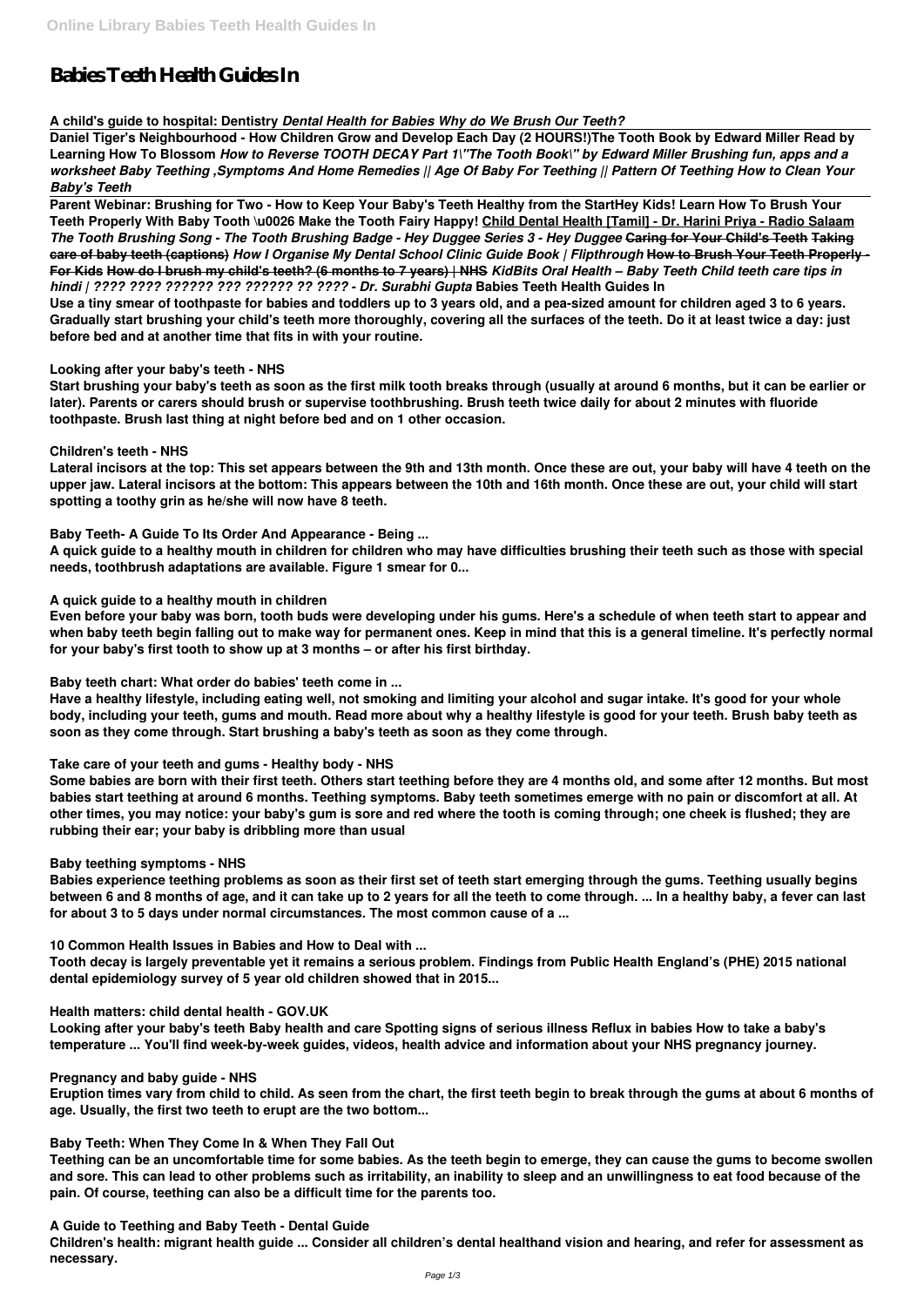# **Children's health: migrant health guide - GOV.UK**

**Start brushing your children's teeth with a pea-sized amount of fluoridated toothpaste by the time they are 3 years old. If your child is under 3 years of age and you think they may be at risk for early childhood tooth decay, talk to your dentist to find out if it is a good idea to start using a small amount (the size of a grain of rice) of fluoridated toothpaste.**

# **Healthy teeth for children - Caring for Kids**

**Babies now have shorter faces, smaller jaws, making less room for teeth, and extra bones in their legs and feet, scientists in Australia have discovered. Dr Teghan Lucas, of Flinders University in Adelaide, said, "This is happening in time as we have learnt to use fire and process foods more.**

**Human 'microevolution' resulting in babies being born ...**

**Babies are being born with smaller jaws meaning there is less room for teeth. Credit: PA Babies are being born without wisdom teeth as humans are evolving at a rapid rate, a study has found.**

**Wisdom teeth are out as today's babies show signs of ...**

**Modern babies are being born without wisdom teeth as humans continue to evolve at a rapid rate, a study has found. Scientists in Australia have discovered that people are undergoing a micro ...**

**Babies are being born without wisdom teeth as humans are ...**

**At about five weeks' gestation, the first buds of primary teeth appear in the baby's jaws. At birth, the baby has a full set of 20 primary teeth (10 in the upper jaw, 10 in the lower jaw) hidden within the gums. Primary teeth are also known as baby teeth, milk teeth or deciduous teeth.**

**Teeth development in children - Better Health Channel**

**Teeth usually come through in pairs, with two on the right and two on the left. See in pictures when your baby's teeth will come through. It takes about eight days for teething to come and go for each tooth. Symptoms develop about four days before the tooth appears and then last for about four days afterwards**

**A child's guide to hospital: Dentistry** *Dental Health for Babies Why do We Brush Our Teeth?*

**Daniel Tiger's Neighbourhood - How Children Grow and Develop Each Day (2 HOURS!)The Tooth Book by Edward Miller Read by Learning How To Blossom** *How to Reverse TOOTH DECAY Part 1\"The Tooth Book\" by Edward Miller Brushing fun, apps and a worksheet Baby Teething ,Symptoms And Home Remedies || Age Of Baby For Teething || Pattern Of Teething How to Clean Your Baby's Teeth*

**Parent Webinar: Brushing for Two - How to Keep Your Baby's Teeth Healthy from the StartHey Kids! Learn How To Brush Your Teeth Properly With Baby Tooth \u0026 Make the Tooth Fairy Happy! Child Dental Health [Tamil] - Dr. Harini Priya - Radio Salaam** *The Tooth Brushing Song - The Tooth Brushing Badge - Hey Duggee Series 3 - Hey Duggee* **Caring for Your Child's Teeth Taking care of baby teeth (captions)** *How I Organise My Dental School Clinic Guide Book | Flipthrough* **How to Brush Your Teeth Properly - For Kids How do I brush my child's teeth? (6 months to 7 years) | NHS** *KidBits Oral Health – Baby Teeth Child teeth care tips in hindi | ???? ???? ?????? ??? ?????? ?? ???? - Dr. Surabhi Gupta* **Babies Teeth Health Guides In**

**Use a tiny smear of toothpaste for babies and toddlers up to 3 years old, and a pea-sized amount for children aged 3 to 6 years. Gradually start brushing your child's teeth more thoroughly, covering all the surfaces of the teeth. Do it at least twice a day: just before bed and at another time that fits in with your routine.**

# **Looking after your baby's teeth - NHS**

**Start brushing your baby's teeth as soon as the first milk tooth breaks through (usually at around 6 months, but it can be earlier or later). Parents or carers should brush or supervise toothbrushing. Brush teeth twice daily for about 2 minutes with fluoride toothpaste. Brush last thing at night before bed and on 1 other occasion.**

# **Children's teeth - NHS**

**Lateral incisors at the top: This set appears between the 9th and 13th month. Once these are out, your baby will have 4 teeth on the upper jaw. Lateral incisors at the bottom: This appears between the 10th and 16th month. Once these are out, your child will start spotting a toothy grin as he/she will now have 8 teeth.**

**Baby Teeth- A Guide To Its Order And Appearance - Being ...**

**A quick guide to a healthy mouth in children for children who may have difficulties brushing their teeth such as those with special needs, toothbrush adaptations are available. Figure 1 smear for 0...**

**A quick guide to a healthy mouth in children**

**Even before your baby was born, tooth buds were developing under his gums. Here's a schedule of when teeth start to appear and when baby teeth begin falling out to make way for permanent ones. Keep in mind that this is a general timeline. It's perfectly normal for your baby's first tooth to show up at 3 months – or after his first birthday.**

**Baby teeth chart: What order do babies' teeth come in ...**

**Have a healthy lifestyle, including eating well, not smoking and limiting your alcohol and sugar intake. It's good for your whole body, including your teeth, gums and mouth. Read more about why a healthy lifestyle is good for your teeth. Brush baby teeth as soon as they come through. Start brushing a baby's teeth as soon as they come through.**

**Take care of your teeth and gums - Healthy body - NHS**

**Some babies are born with their first teeth. Others start teething before they are 4 months old, and some after 12 months. But most babies start teething at around 6 months. Teething symptoms. Baby teeth sometimes emerge with no pain or discomfort at all. At**